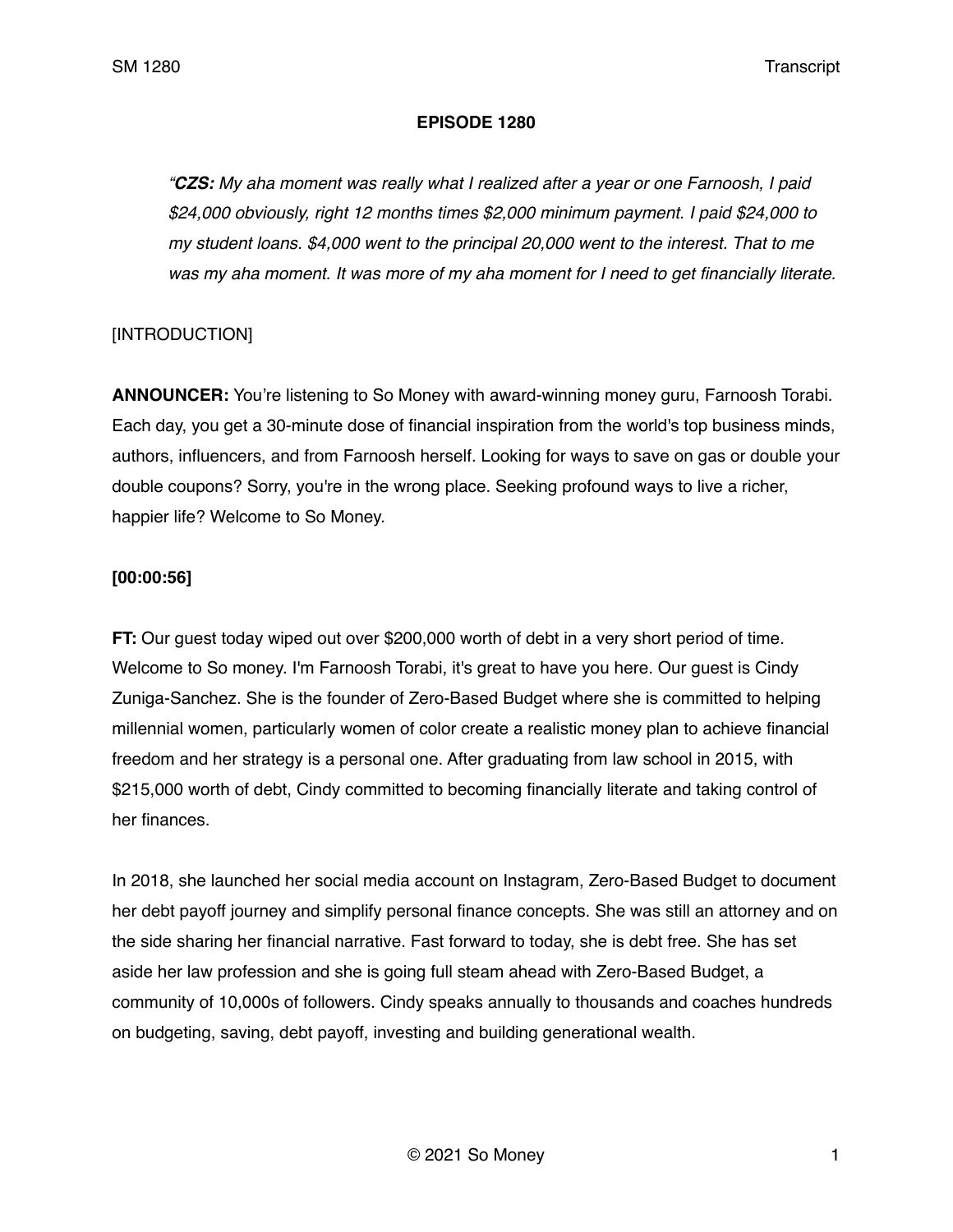She's been featured in Forbes, Good Morning America, the Rachel Ray Show, Cindy shares the step by step of how she got out of that six figures worth of debt, the importance of giving back as a daughter of immigrants and much more. Here's Cindy Zuniga-Sanchez. Cindy Zuniga-Sanchez, welcome to So money. Zero-Based Budget. I love it. Welcome to the show.

## **[00:02:29]**

**CZS:** Thank you, Farnoosh.

### **[00:02:30]**

**FT:** Once in a while, it's important to touch base with a real-life story. Somebody who triumphantly conquered Hundreds of thousand of dollars worth of debt, it may seem impossible. You did it, in about two years.

### **[00:02:44]**

**CZS:** Four years.

### **[00:02:44]**

**FT:** Four years. I'm sorry.

**[00:02:46] CZS:** Two years, would have been great, but no, it was four years.

### **[00:02:51]**

**FT:** Well, still a triumph. We should say most of this was a law student debt, law school debt. A lot of people still saddled with way too much debt, whether you went to law school or business school or medical school, or even just got an MFA in creative writing, which doesn't mean nearly pay what lawyers earn. Let's maybe start from the beginning. Cindy, you are born and raised in the Bronx, for a woman to leave the Bronx to go to law school, daughter immigrants, pretty spectacular, and everybody was proud. Tell us what drew you to that.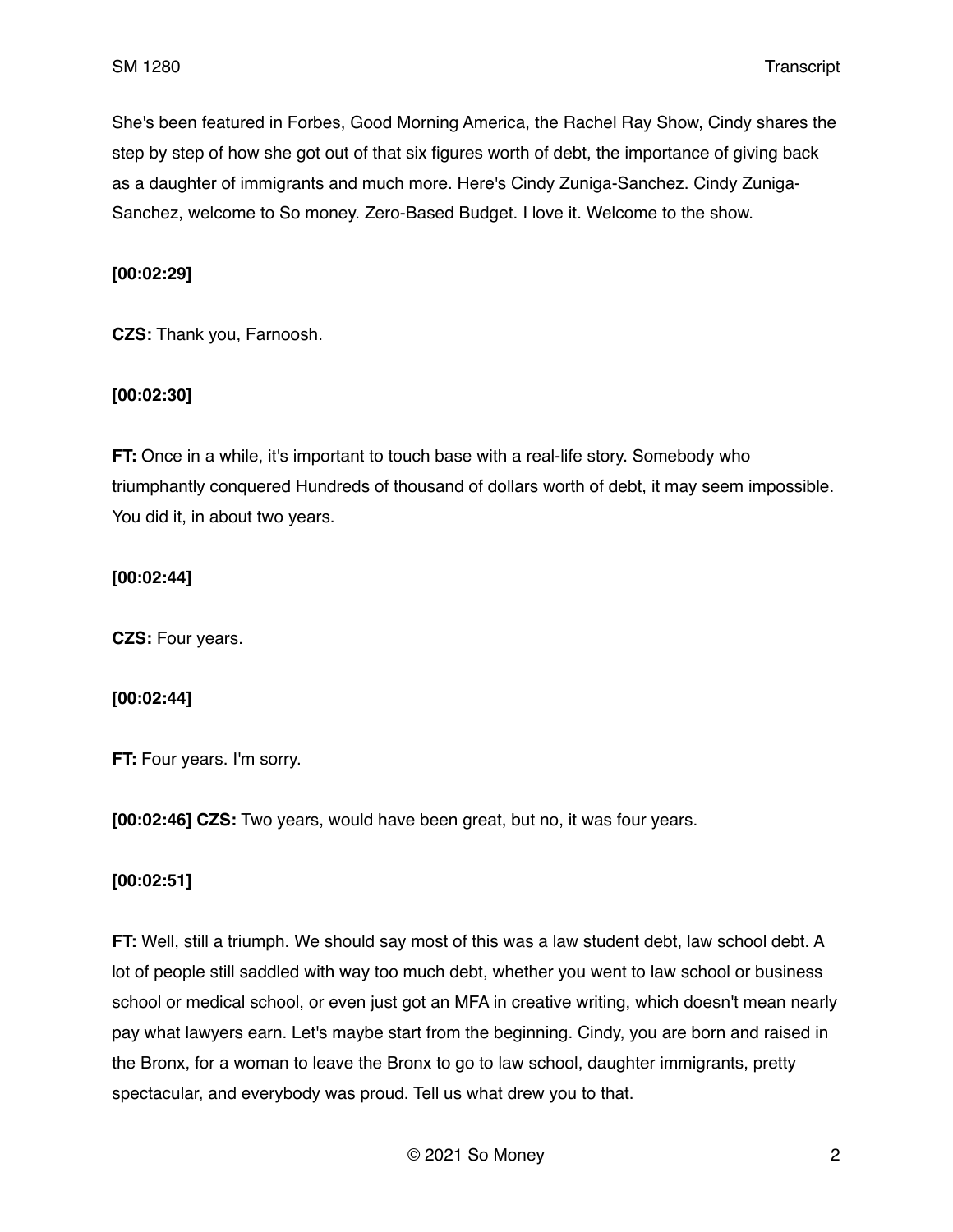#### **[00:03:24]**

**CZS:** I mean, I have a very typical daughter of immigrants story. My parents were born and my mom was born in Ecuador. My dad was born in Honduras. So both Latin-American immigrants that came searching for the American dream, right. The very typical story of we're going to go to New York City, we're going to work hard. Always their vision for the way out of poverty was education. That was a non-negotiable. So what they did invest, my parents didn't invest in much in terms of like stocks and what we typically think of investments in our time, but they invested in our education.

So we were, my sisters and I were raised in a very low income community in the Bronx. Our public schools, unfortunately, weren't the best. So where my parents invested was our education. They sent us to private schools, well Catholic schools here in our neighborhood, because they really wanted us to get the best possible education as that was available to them. So going from all of that from Catholic private school in the Bronx to then college I thought, well, I want to be a doctor, right? Who doesn't want, what child of immigrants doesn't want to be a doctor to make their parents really happy. Then I realized I can't see blood, that's not available to me.

I quickly decided in college an internship at a hospital that's just not going to happen. What's the next best thing? Law, and that's really how I stumbled upon the legal profession but ironically enough people they think I went to law school, because I wanted to be an attorney. I actually didn't. I went to law school, because I wanted to be a politician. I wanted to run for office and I wanted to be the first Latina US Senator. Thankfully, we do have our first US Latina senator who is from Nevada. She won several years ago. Catherine Masto, so that's amazing that we have that. I digress.

That's the reason why I wanted to go to law school, because I wanted to run for office. But then I went to law school I decided to attend. I realized that there was just this whole other world available to me with a legal degree. One of those was to go into private practice, to go into corporate law, to go into litigation, which is actually what I want to doing. Even though I didn't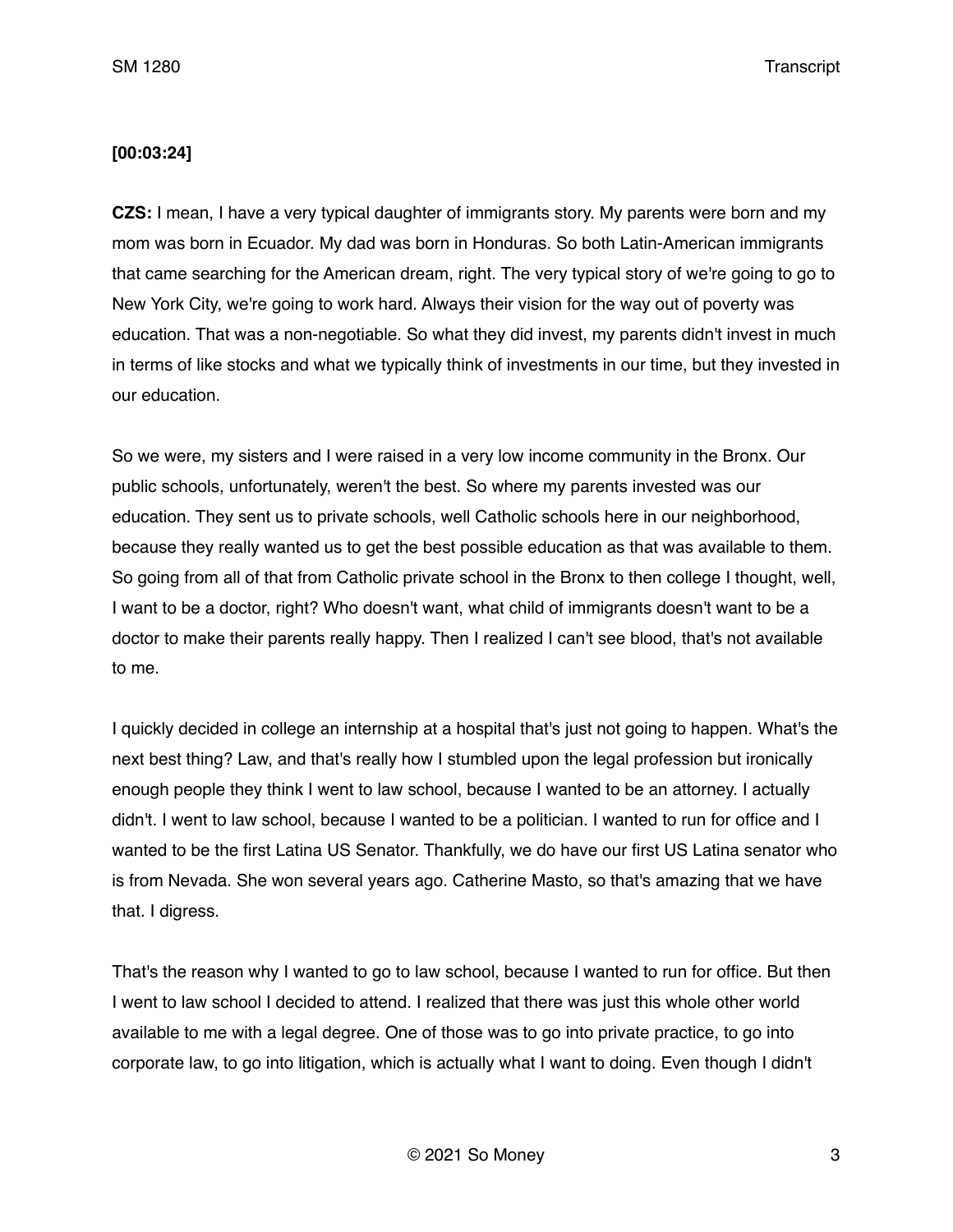get to check off the, my daughter's that Dr. Box for my parents, my parents were able to say, "Well, my daughter is a lawyer." My parents are very, very, they were –

# **[00:06:03]**

**FT:** They pretty understands the work and the smarts that go into becoming a lawyer, and then the success, the financial success, however, it's suiting your financials, this was not a inexpensive route, right? It was Hundreds of thousand of dollars. Why did you think it was okay to spend that much money on a law degree? What were the conversations maybe you had or didn't have with your family ahead of that?

## **[00:06:24]**

**CZS:** When we knew that the only way that that was going to happen, obtaining a law degree was scholarships and debt. That was the only way. We didn't have any money saved for college or even more for law school, which is way more expensive than college. I went to a public university here in New York. So I graduated undergrad with only about \$10,000 of debt. Not a lot when we're thinking comparatively, but then to go into law school I was going to take on a lot of debt. It's funny, because people look at how much debt I took on, and they don't realize that I actually was given a half tuition scholarship to law school.

Even with that, I still had that much debt. So the way the conversations looked like, was a conversation of acceptance, acknowledgement, just knowing that that was going to be the costs associated with the degree, but knowing that that investment would be worth it. It would be worth it, because I wanted to pursue, especially once I was in law school. I knew that I wanted to pursue a lucrative career in the law. Thankfully, I was able to do that. I was able to go to law school, get connected, get the grades needed to land a job at a top law firm in the city. That's what I did.

I won't say, however though, that going to law school is always worth it, because that would be a lie. That would be a lie. I was really passionate about what I wanted to do, what kind of law I wanted to practice, once I got that exposure to the different types of fields that I can go into. So I will say that for me, it definitely paid off financially. But also the important part that we also do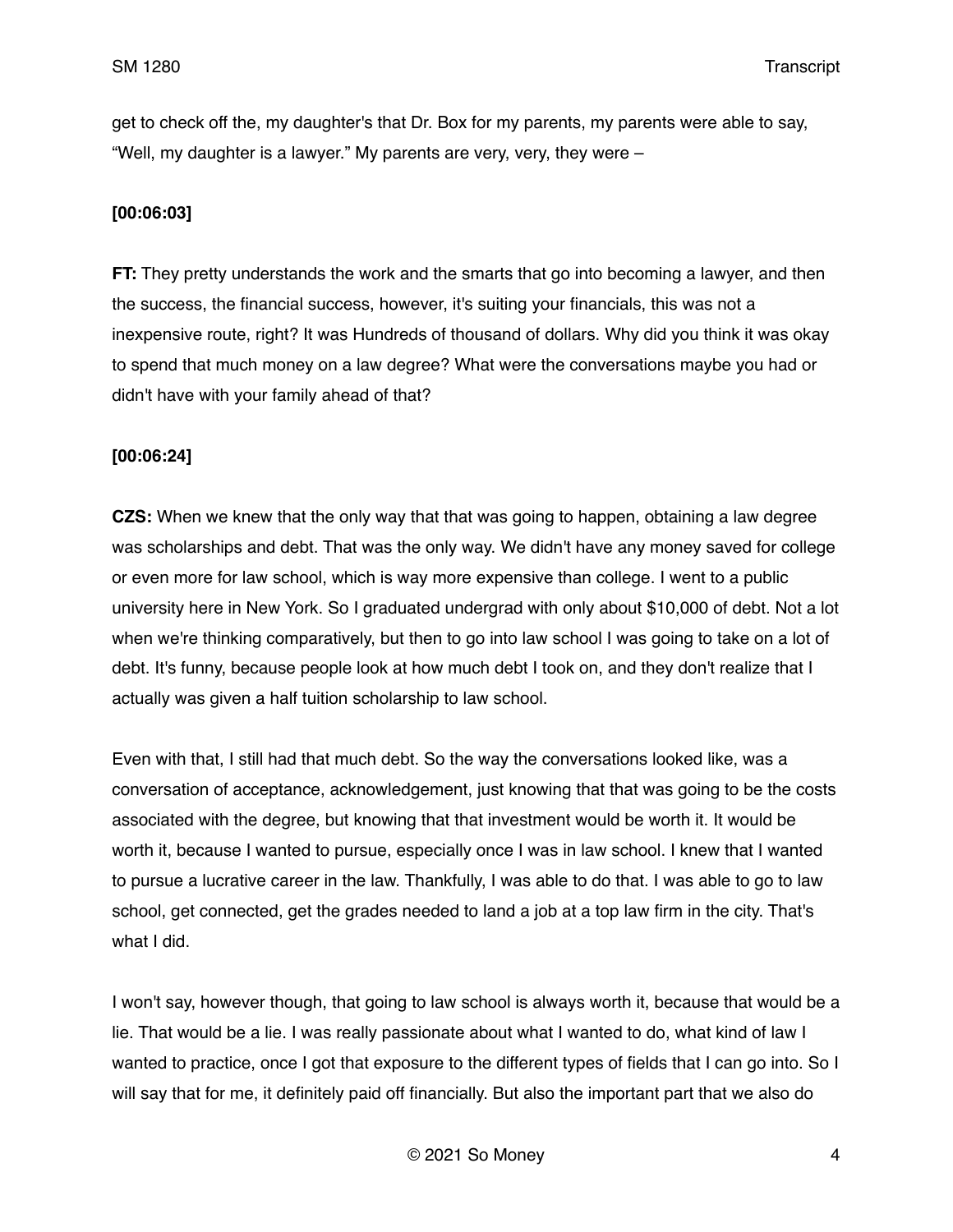need to discuss is just the fact that I will always have my law degree, I will always be a lawyer while a practicing attorney, if I keep my certifications up, and all of that. I will always have that. I think that that's something that's invaluable.

I will say that there is a high cost associated for law school and for me, yeah, like you mentioned that. I graduated law school with over \$200,000 of debt and 90% of my debt was strictly law school.

# **[00:08:40]**

**FT:** Right. That was much better, because you had gotten scholarships and other directive free money, \$200,000, which is a small mortgage in this country. You said that you fell in love, or you looked at corporate law as a path out. That seems to be the only lucrative path. If you want to be a nonprofit attorney, if you want to work in government, as an attorney not as lucrative, like taking out hundreds of thousands of dollars' worth of debt, that calculus, it doesn't work, at least not in the short run.

# **[00:09:11]**

**CZS:** Yeah, going into the public sector. I will say something that at least for my friends, because I have plenty of friends that are in the public sector, they're in Public Defender's offices, DA offices, other parts of government, nonprofits. For them, really the biggest opportunity there is the Public Service Loan Forgiveness Program, that is what they're counting on, wholeheartedly and that is what while we were in law school, that is what they very specifically said is the reason why they're pursuing those paths. It's because of this promise of public service loan forgiveness.

I mean, it's obviously there are many mixed opinions on that what I personally think it's a very flawed program, which I hope works, it should work, it's supposed to work. But, yeah, I mean, it's terms of well, how are your friends that are in public service dealing with it? That's how, anything on that program.

# **[00:10:06]**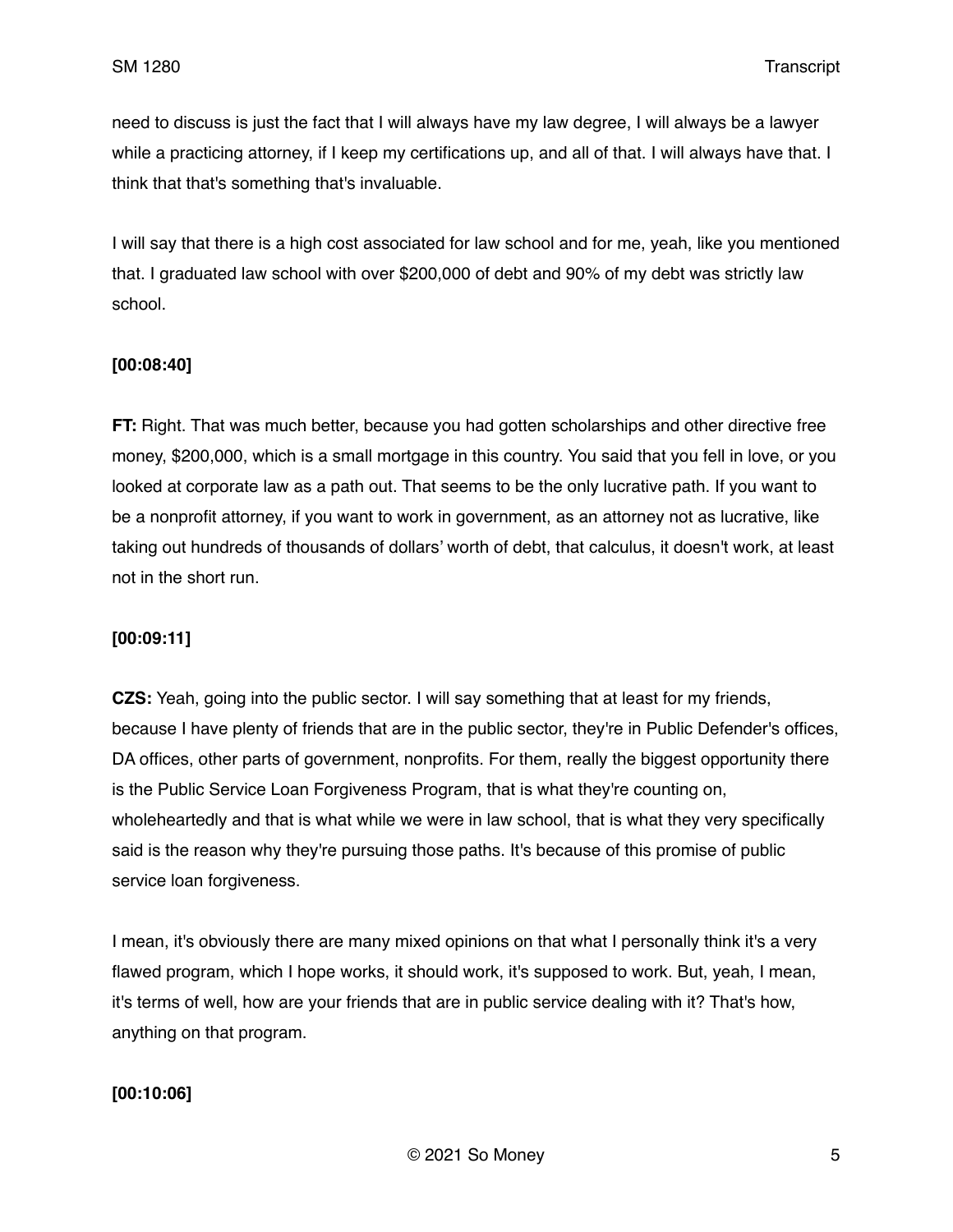**FT:** Along the way, you decided that you wanted to be aggressive about getting out of debt? What was that moment and at that point, were you considering continuing to stay in the law field, or were you looking at maybe an avenue out, once I'm debt free, I'm going to get out of this.

## **[00:10:25]**

**CZS:** Very quickly, I realized that just a couple months after I graduated law school that I was on at least a 10-year path to repay my student loans, my minimum payment was \$2,000. After graduating, I thought to myself, "Okay, so I have to do \$2,000 a month for the next 10 years in order to repay my debt." So if you're doing the math, that's about \$240,000, just on my law school loan. So I decided to refinance, my aha moment was really when I realized after a year or one Farnoosh, I paid \$24,000 obviously, right 12 months times \$2,000 minimum payment. I paid \$24,000 to my student loans, \$4,000 went to the principal, \$20,000 went to the interest.

That to me was my aha moment, it was more of my aha moment for I need to get financially literate, not just I need to do something about this debt, but I need to do something about money. You see, I had my law degree, very prestigious, very shiny, all great on paper. I didn't know the first thing about money. I didn't really know how to manage my six-figure salary, as a corporate lawyer. I did not know how to manage my six figure debt, as someone who had just graduated from law school.

So for me, that was the critical moment, when I realized just how much money I had been paying towards interest that I realized I need to get my financial house in order. I decided to refinance my student loans. For me, that was the right reason, just because I knew I was in the same the private sector and to be perfectly candid, I had envisioned staying in the private sector for a very long time. I was very happy, I was happy at my job, I was happy at my firm. But after six years, I left I left in May 2021, because I wanted to pursue my business, pursue what I had created along the way, which just came about very organically.

It's not something I necessarily wanted to create as a business, it's just something that I used as an opportunity to share my story and share how me the daughter of immigrants from a low income neighborhood in the Bronx managed to, not just pay off my debt, but become financially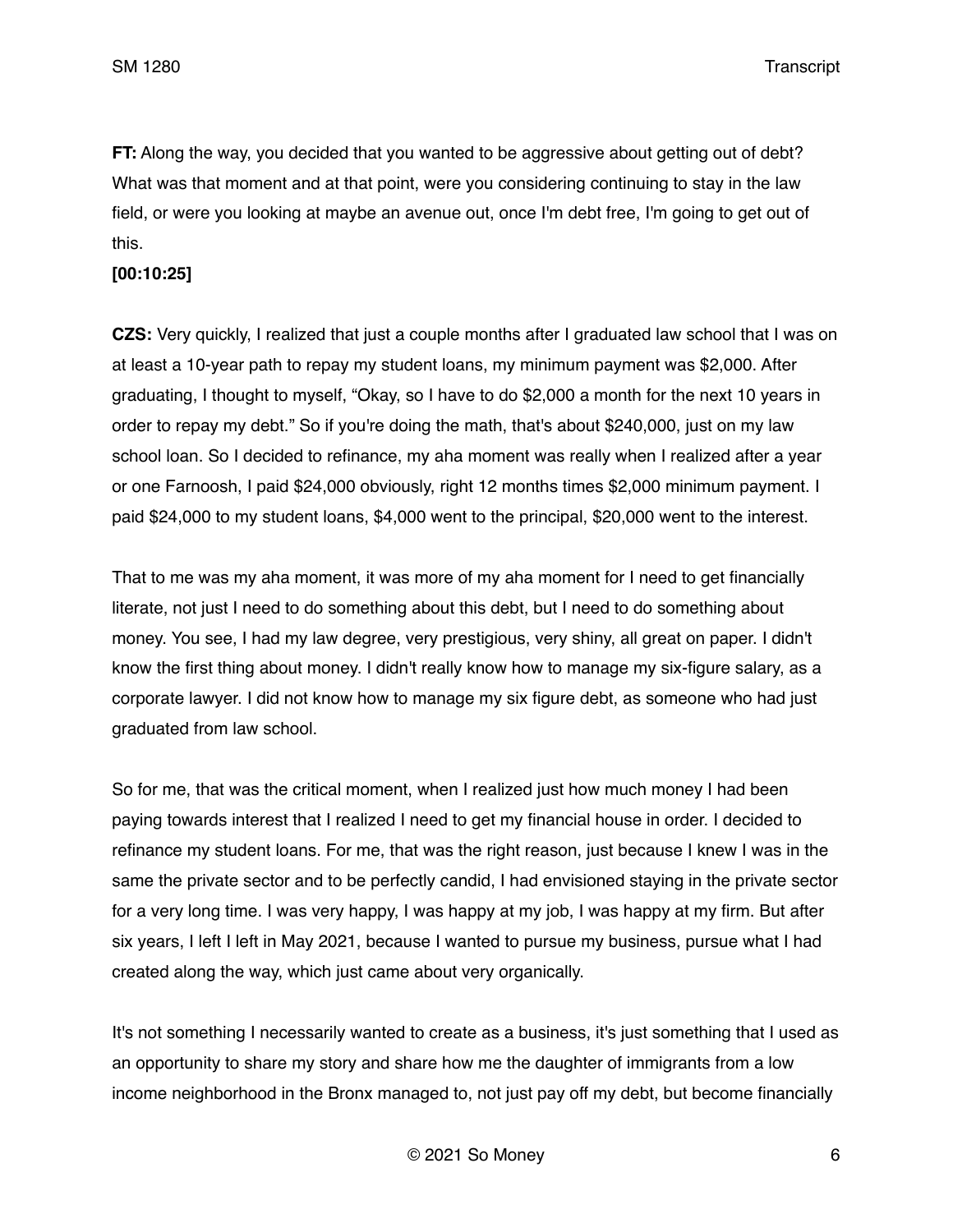literate. So I did leave eventually, I did leave my firm after six years, but that was not at all the motivation for wanting to get out of debt was well, I just want to leave my firm. Now, that is the motivation for many.

For me personally, it wasn't the true motivation behind my wanting to get out of debt was being able to support my family. Being able to not throw all these payments at my student loans, but rather being able to cover my parents cable bill, being able to cover my parents medical bill, if they needed or just their emergency flight to Ecuador to see my uncle that's having health issues, which is exactly what I did just a couple of months ago. That was the real fuel to my wanting to get out of debt.

### **[00:13:33]**

**FT:** You've touched on so many important points here. Everything from the way you prioritize your money, which we don't talk a lot about how a lot of times, children of immigrants behind the scenes, their supporting family. Not something that the average person is certainly has to do or wants to do. You also talked about this accidental falling into this new career path is being a voice for people and educator on personal finance.

Going back to though, how you got out of debt, that \$2,000 a month payment, even on a sixfigure salary, living in New York, I know that that is difficult and probably exceeded your rent. I'm going to guess, right?

### **[00:14:14]**

**CZS:** Oh, yeah.

### **[00:14:15]**

**FT:** Your most expensive bill every month. How did you scrounge together the money and how did you level up you were obviously, you're doing much more than 2000 a month?

### **[00:14:24]**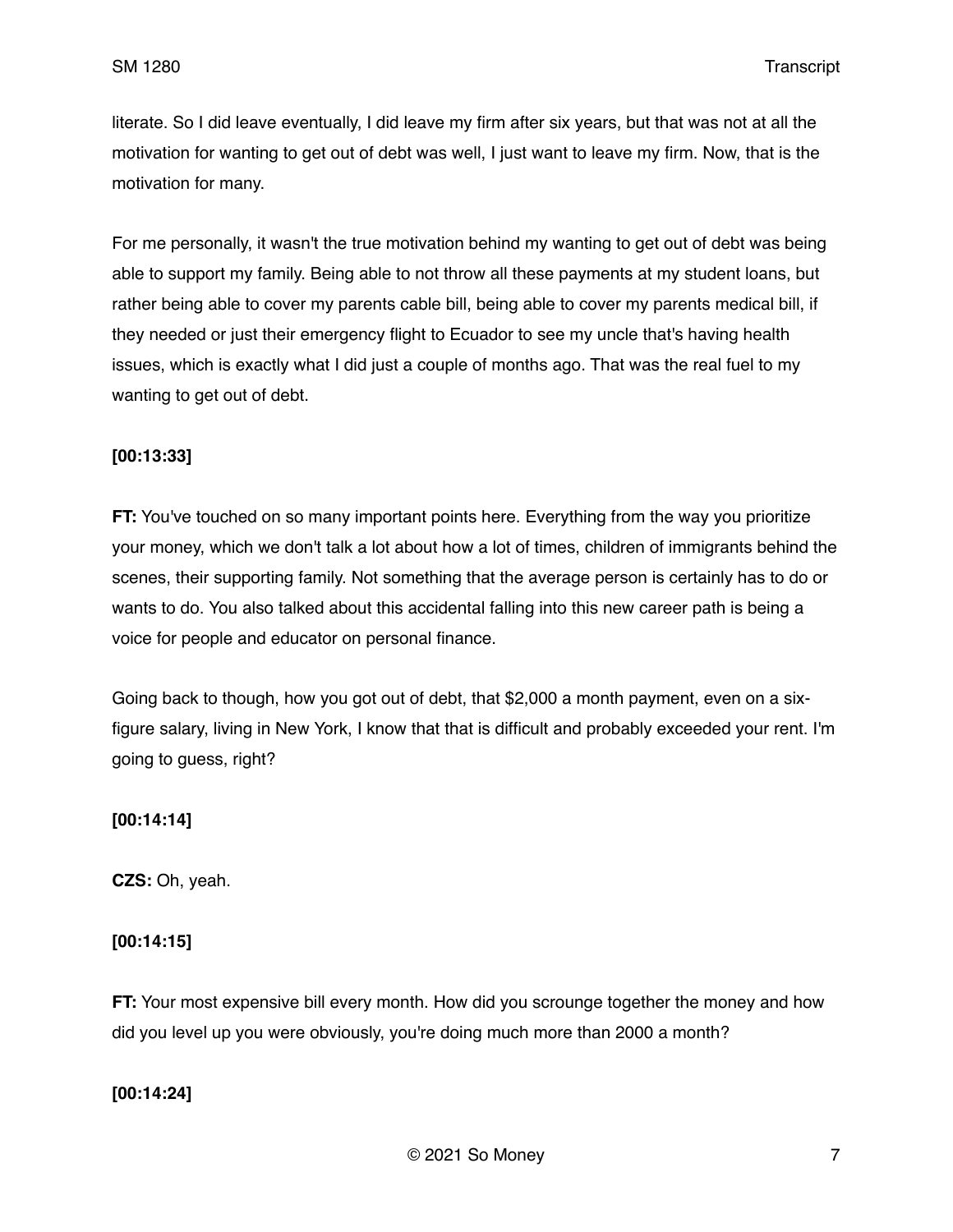**CZS:** For me I really had to sit down and create a very detailed budget. I know people, they hate the word, right? It's oh my gosh, it's so restrictive, it's so boring, we don't want to talk about budgeting. But the truth is, that is how I did it. I needed to sit down and look at my monthly income and realize, "Okay, where is all of my money going?" I realized that I was doing a lot of frivolous spending, but you know, what, 26-year-old isn't guilty of doing that. I realized I just needed to create a plan for it. Exactly how much am I going to be able to throw to my debt? How much extra can I throw to my debt? I am a big fan of the Credit Karma Debt Repayment Calculator, NerdWallet also has a really good comparison tool where you can calculate how much faster you can get out of debt if you throw, let's say, an additional \$200 payment to your credit cards, for example. I think that's a really helpful resource that I use along the way. I encourage my community to use it as well. That's what I did, I looked at, "Okay, where is all of my money going?" Most of my money was going through my student loans. I mean, I'd say easily 50% of my monthly net income was going through my student loans, my tax refunds, my bonuses.

My bonuses were pretty healthy. Sometimes I had well, after taxes, right, because bonuses get taxed quite significantly. After taxes, I would easily get \$10,000, where somebody else could be like, "Oh, wow, I'm going to spend this elsewhere." I would throw that to my student loans. pay increases throughout the four years, that was that I was paying off my debt, I was still living off of less than my first-year associate salary. I was a fourth-year associate living on less than a first-year associate salary, because everything extra, I was aggressively thrown into my debt. So really, what it came down to the two big core elements was a careful and thoughtful monthly money plan. Those additional payments.

#### **[00:16:25]**

**FT:** Must have been hard, though. I can only imagine temptations lurking all over New York City. How did your friends and family, I mean, did you involve them in this? Because I think you need some times that rallying behind you?

### **[00:16:39]**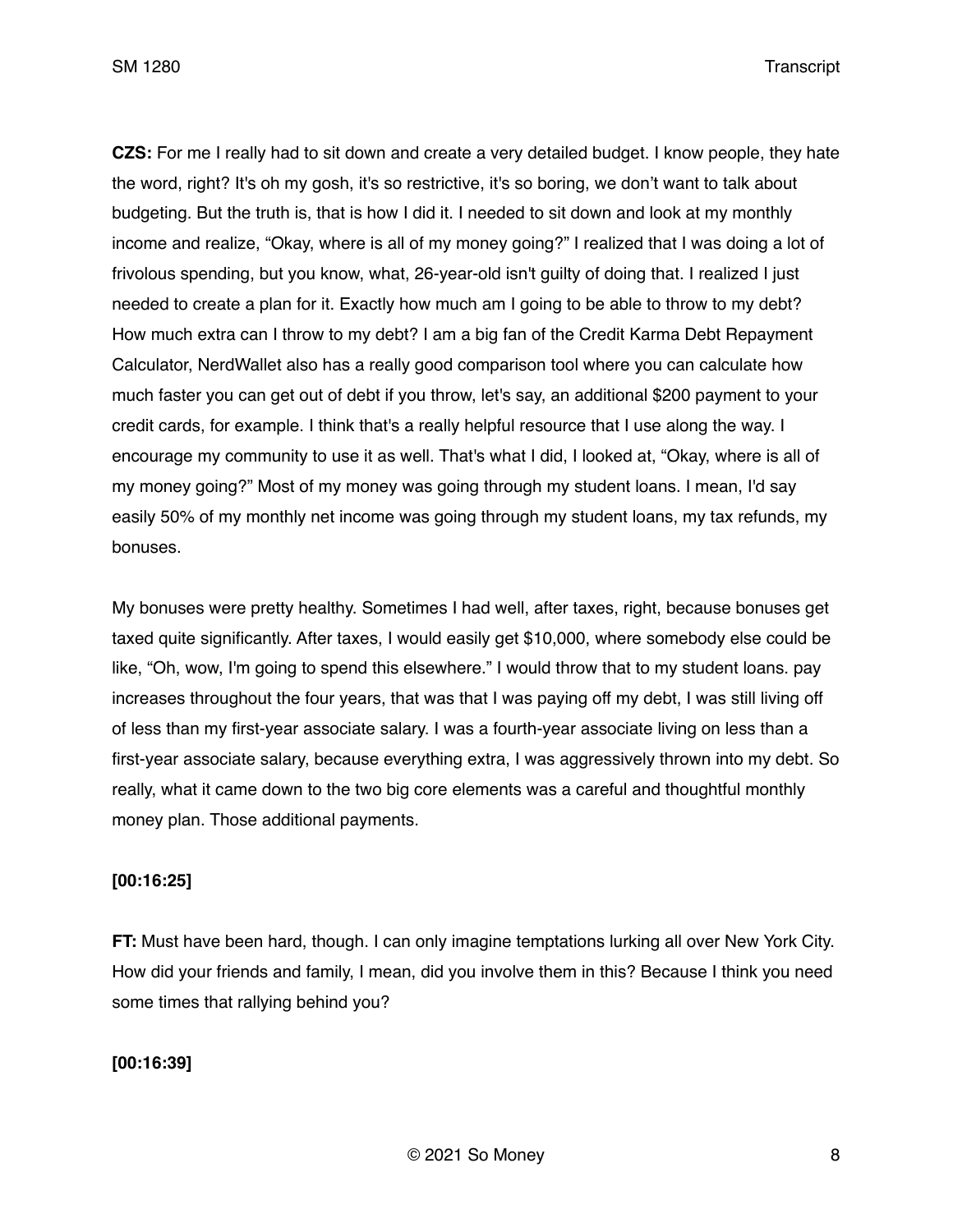**CZS:** Yeah, I did. I told my parents what I was doing, I told my sisters, my friends, and thankfully, everyone was really understanding and even living here in New York City. My friends, they never hesitated when I say, "Hey, can we do this, really low-cost performance instead of going to maybe a higher more a higher ticket item?" Or for restaurants, I was a big fan of New York City Restaurant Week, where you could do the \$30 special and get a really nice meal at a restaurant, instead of spending potentially hundreds of dollars.

So I was just very open, I was very open about it. I found that with me being open about my own story. Even though my friends weren't doing it, my family surely wasn't doing it. That invited people to tell me about their own stories and about what they were dealing with when it comes to money, because everyone is, everyone is. Especially where I was in life where a lot of my friends were recently graduating from medical school, from law school, other grad school programs, and we're all in this weird stage of life where it's like, "Okay, we have our big girl job now, but we also have a ton of damn, we live in one of the highest cost of living cities in America."

So I think that we had this, this silence that was occurring when it came to money. When I spoke about it, and just very honestly, I think that just invited the opportunity for conversations, which I think was a relief for a lot of people.

### **[00:18:16]**

**FT:** Yes. I'm sure kept you a little bit more accountable to your own goals, because you're putting it out there. Did you have to sacrifice investing or saving during these four years? Did you stop that? if you did stop investing, do you wish you hadn't, because maybe the returns would have been greater than the interest on the loans.

# **[00:18:35]**

**CZS:** My first two years of repaying my debt, I wasn't investing, because I didn't know what investing was, honestly. I was not investing in anything. I had gotten paperwork saying about this is your 401k. I was like, I don't know what those letters mean, I'm not interested in those letters and numbers. I have no idea what that is. It's not my dad or mom was saying, "Hey this is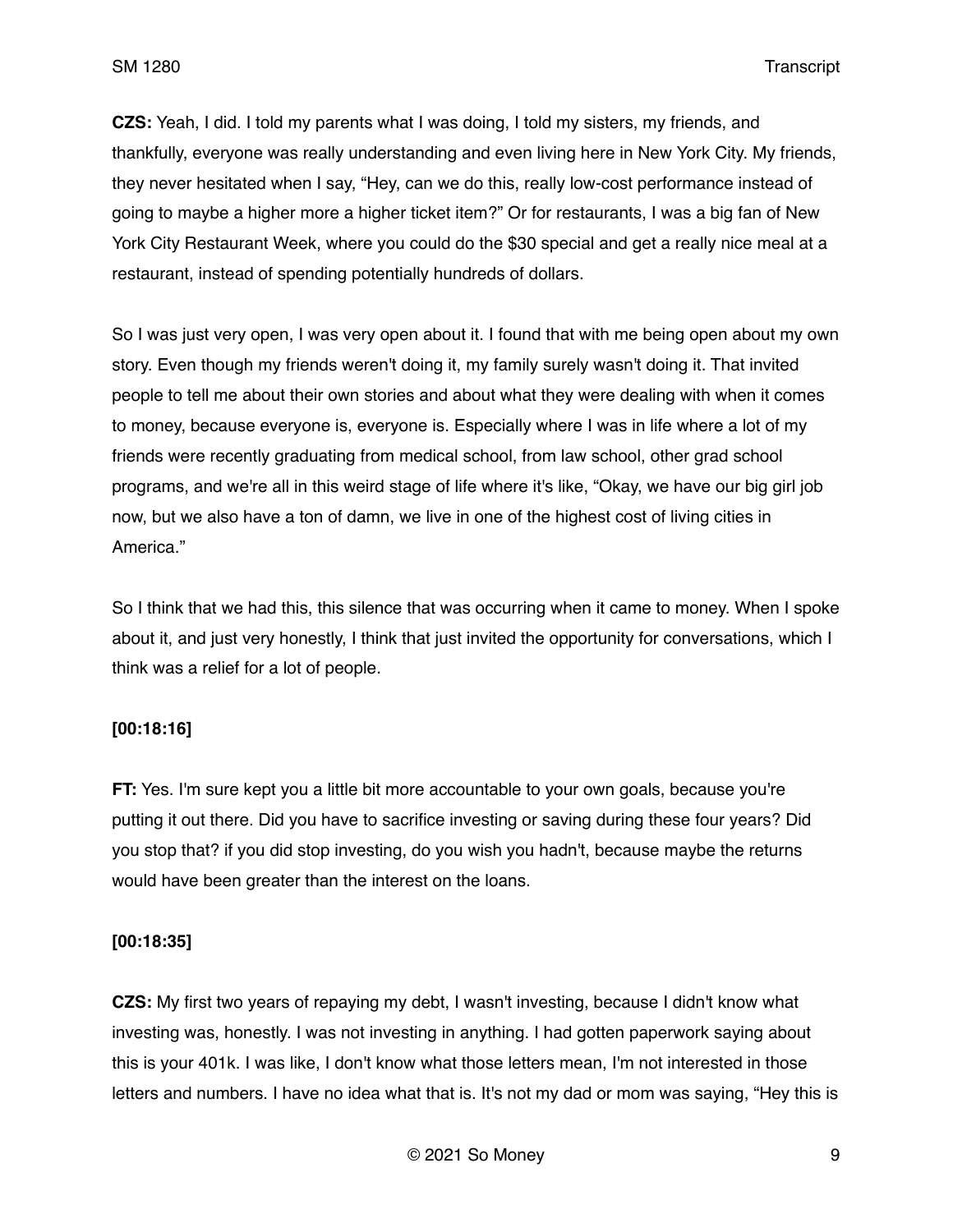what you need to invest in." No, I wasn't having those conversations. So that's the reason why I wasn't investing. It wasn't until I stumbled upon the personal finance community, when I decided to refinance my student loans, which was in year two of repaying my debt that I realized, oh, wait, this is really important. I should prioritize this.

So in year three of repaying my loans is when I did decide to open my 401k and I decided to I actually decided to max it out. That was a big priority for me. I was like, "Okay, yeah, this is it. I'm going to make it work. I know my paychecks are going to be a little smaller, but it's okay. I'm going to be strict. I'm going to be very intentional with my money." I was on a very, very strict budget, as in \$50 for personal spending. As I'm inching closer to that by the end of the month while then no one invite me anywhere, because I'm just not doing it, and look, I understand some people could be like, "Oh, wow, that's really restrictive."

I was just really passionate about getting that loan balance down. Investing like that's something that I was going to prioritize. I was saving, I will say that. I was I was saving just from early on, because I knew that I needed to have something to fall on just in case. But investing, yeah, that's the reason why I started a little more into my repayment journey, is just because I didn't know anything about it, at least for the first – yeah.

### **[00:20:30]**

**FT:** Well, then you started Zero-Based Budget, which we you started as a way to, as you described, document your own journey, bring others along initially, just an audience of friends and family. Now, it's got tens of thousands if not more people coming to you on Instagram and your website and you speak and all the things. When did you decide that, that was the new frontier for you, and that you were going to put the law career aside?

### **[00:20:58]**

**CZS:** I started ZBB, because I had friends and family that were just approaching me like, "Hey, can you help me with my budget? I want to pay off my credit card debt." I was like, "Yeah, sure." I wasn't charging them anything. This isn't something that I wanted to start as a business. I never considered myself an entrepreneur. I was very happy working for someone else. I truly. I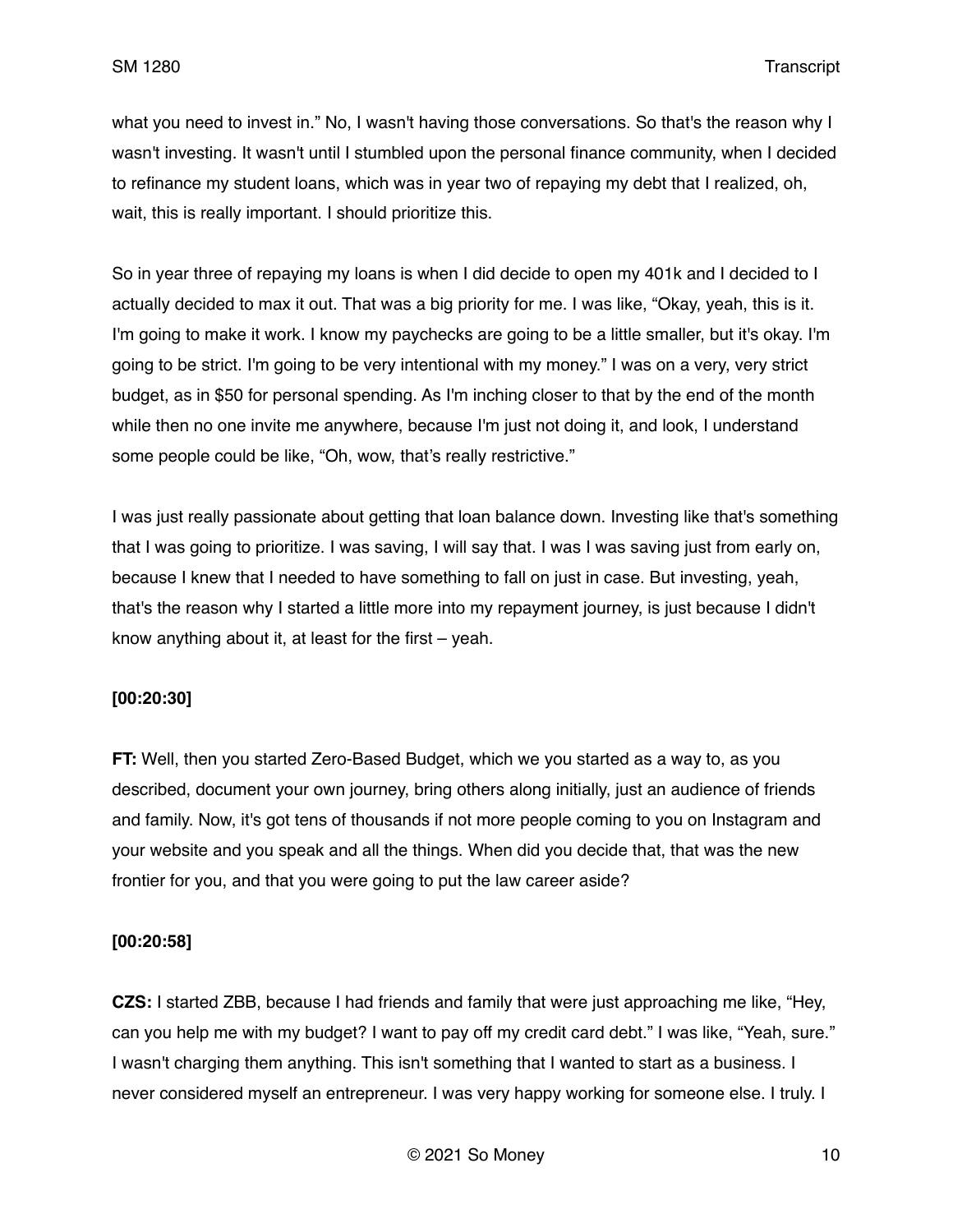know, that's controversial, especially in this society where we praise entrepreneurship and be your own boss. I was like, "I'm very happy working for someone else, actually." I truly was.

Then I started realizing, I think it was in 2019, which is when I officially file for my LLC, that this could be something that could be very helpful to my community, my community mainly is comprised of millennial women, but specifically millennial women of color, and that was always very important for me to be able to talk directly to my community. I was like, "Yeah, sure, I help out what their budget." I'll look at how things are going. They share with me their numbers of their debt numbers, and things that. So I was doing that on the weekends. I do one or two, one on one coaching sessions, and then little by little schools started inviting me they had heard of me, because of my social media or I had a Good Morning America featured my story, when I paid off my debt, and other publications started featuring my story as well.

So then we had organizations, universities, requesting that I come to speak to their students to their employees, because the way I speak about money is very authentic to just meet to how I learned about it, to how I wish someone had taught me about money. I realized early this year in 2021, I realized that there's a lot that I have to say and there is a big community that I want to serve. It was still is, probably one of the hardest decisions I made in my life to leave my law firm to pursue my business, because I mean, for many reasons, it was incredibly scary financially.

My pay went from, let's just say from a lot to very, very little, okay. It was just, the whole idea was scary, but the idea of growing and growing in a way that would benefit my community was what excited to me. That's ultimately what just gave me the nudge to go for it.

#### **[00:23:30]**

**FT:** Did you have savings? What was your financial runway when you decided to quit?

#### **[00:23:36]**

**CZS:** Yeah. I'll give actually specifics. I had what I called a sabbatical fund. I saved the money in a sabbatical Fund, which I could draw on monthly for at least a year. It would be enough to cover me for at least a year, in terms of like, if your business doesn't make anything, could you

© 2021 So Money 11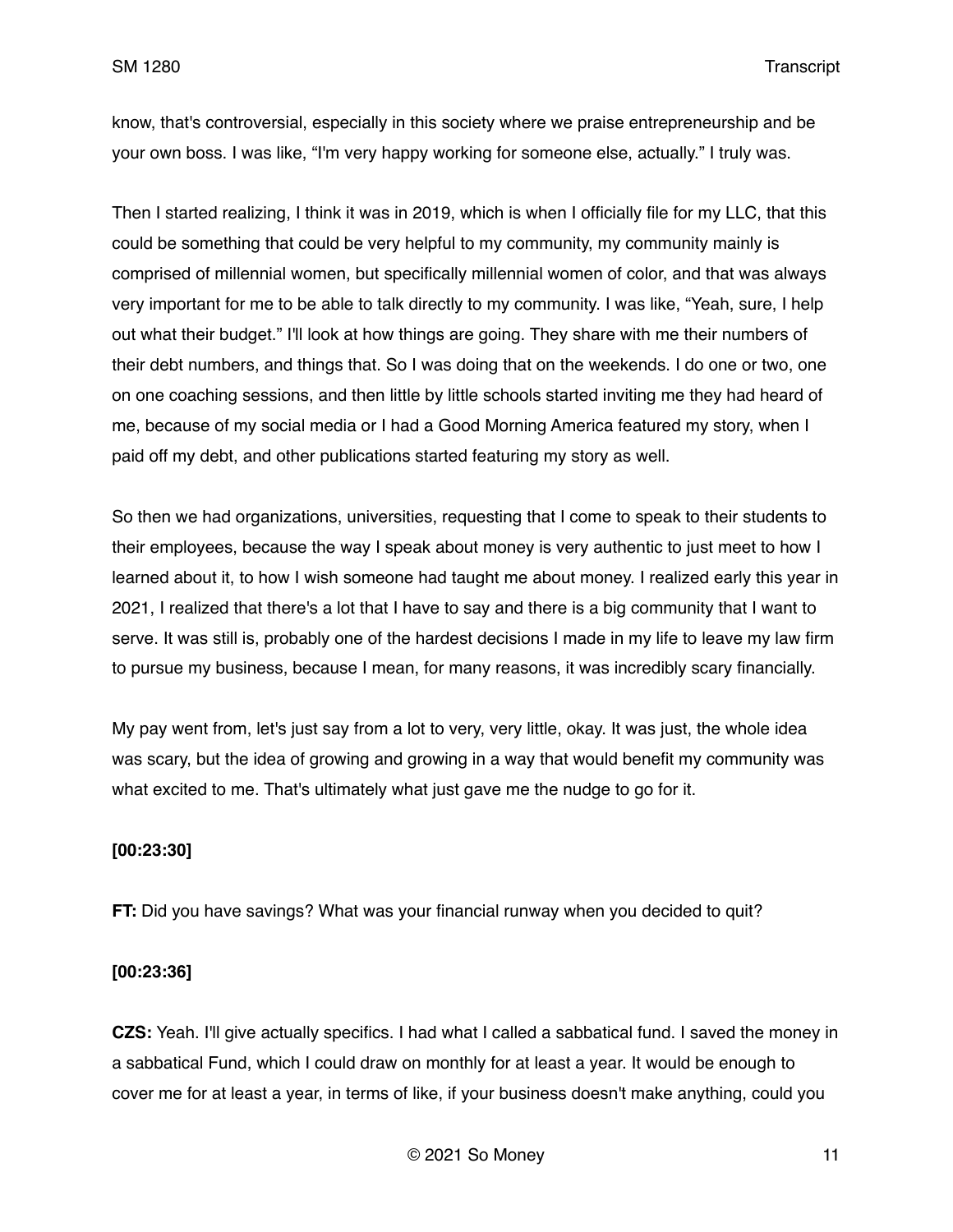at least any from your part I live with my husband. So we definitely share in our in all of our expenses, but I still want to be able to contribute my part for rent, groceries, utilities, etc. So that is what I save for, I saved separately a sabbatical fund in terms of health insurance, which is obviously a very popular question that I get.

Thankfully, I was put on my husband's health insurance. I already had, we already have our family emergency fund, which is a separate completely savings fund. I did make sure to max out my 401k for 2021, by the time I left my firm in May. I made sure that, I maxed it out, because I wanted to at least have that. Yeah, I think those are probably the few things that I looked at, in terms of for my actual business itself. I looked at how much have I brought in, how much can I reasonably expect to bring in the lowest reasonable amount and what that is, that's the stainable.

So I looked at various things to be very honest. I mean, last year my business revenue was about \$40,000 which I was super proud of. I was just wow, this is amazing and year today, I've more than tripled it. So that's just the little things that I'm realizing that if you put your time, your effort into it, you'll watch it grow, you'll watch it scale, it's easy to compare to other entrepreneurs in the space. I'm doing it on my terms, so I'm happy with the, very happy with the growth that I've been able to have this year so far. We'll see what next year brings.

### **[00:25:42]**

**FT:** Yeah, congratulations. I'm just glad you didn't start this like pre-pandemic, only because then maybe you would have been discouraged. Can you imagine starting a business in February of 2020?

### **[00:25:53]**

**CZS:** Had everything cancelled.

**[00:25:55]**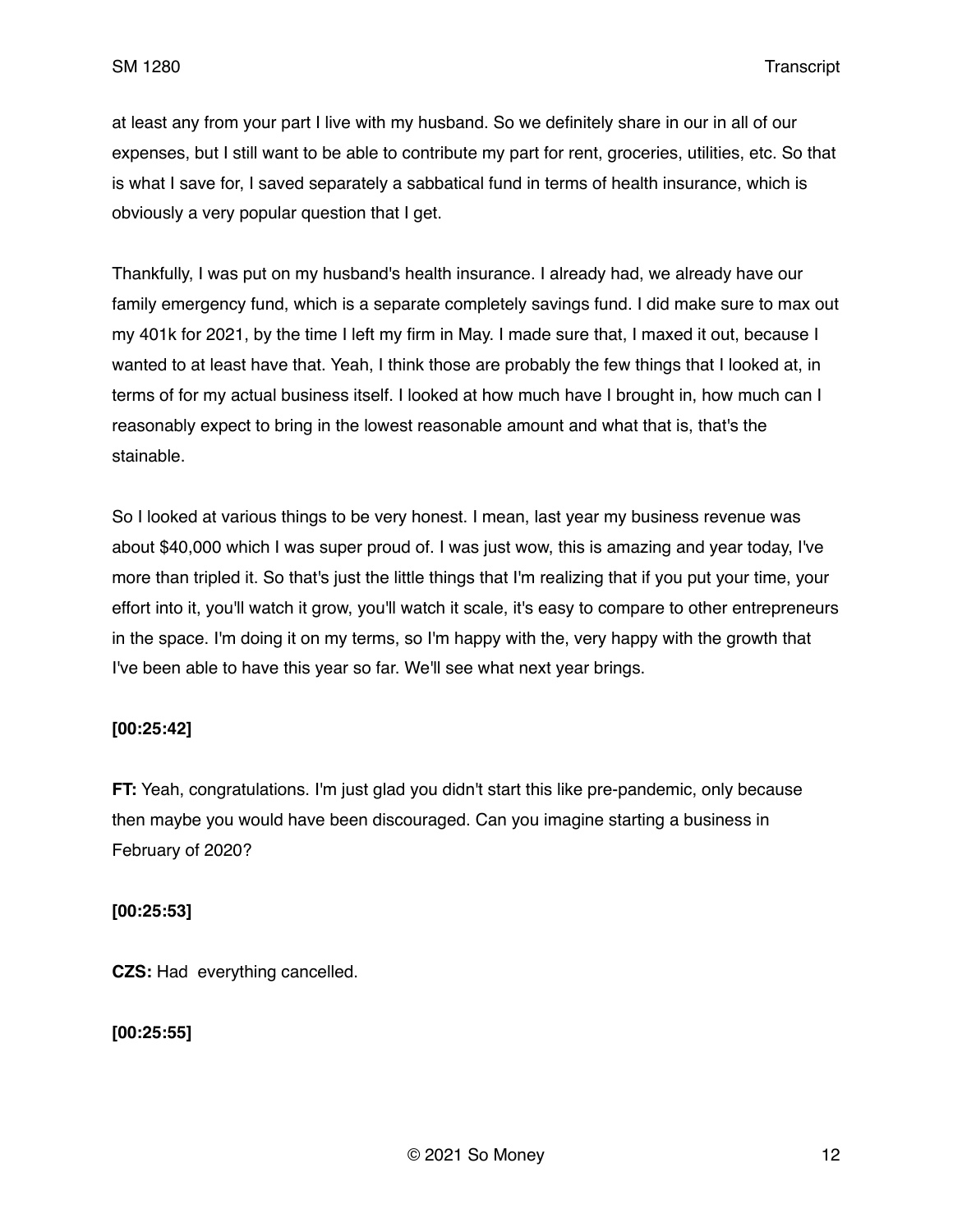**FT:** Unless you were in like the food services, online food services, business or something or health care. This is your moment to really get out there. It's nice to see that the community is getting bigger as far as thought leaders and experts from all walks of life. I always say the more the merrier the more important, because to your point, it's not about what's the definition of a 401k you can Google that, it is who is telling me this story. Who am I being inspired by?

You see someone, like you doing it, then maybe it gives you the inspiration and the, okay to go ahead and follow in your footsteps. We do things because we see others who look us, who remind us of ourselves. That's why we're inspired. What are your parents thinking? Are they bombed a little bit? My parents to this day, I don't know really how to tell people what I do.

#### **[00:26:52]**

**CZS:** I was honestly, I was very, very nervous to tell my parents. I cried, of course I cried when I told them just, because I felt like am I letting them down. Am I killing this part of their dream? Thankfully, my parents are my biggest supporters. Anytime I'm featured in an article on any type of media segment, just I'll send them screenshots of my flyers for my events, like my master classes or workshops, and they save it onto their camera, and they send it to their family and friends. They're so proud. I think they're really, they're happy that I'm happy. They're happy that I'm happy and thriving where I am.

They know that I'm still a lawyer. I still have my degree. I have not abandon the legal profession completely. I know a lot of people they asked me that, do you see yourself returning to practice? The answer is, yes, actually. I loved practicing law. I love advocating for my clients. I knew I was a great advocate for them. The representation also of Latinas in the legal field is severely lacking. So being able to be a part of that is great, too. But for me for right now, for this chapter of my story, this is where I'm able to thrive and so I'm going to just go for it and to be able to have my family support, even though sometimes it's a little hard for me to explain, like social media to them and speaking virtual speaking engagements.

It's a little hard for me to explain sometimes, but they know that I'm excited doing it. They're happy and I've been featured in a Spanish media as well like, Telemundo **[inaudible 00:28:38]**. They're like, "Oh this is great. She's speaking in Spanish. She's talking about money. She's representing us." That's also been really impactful.